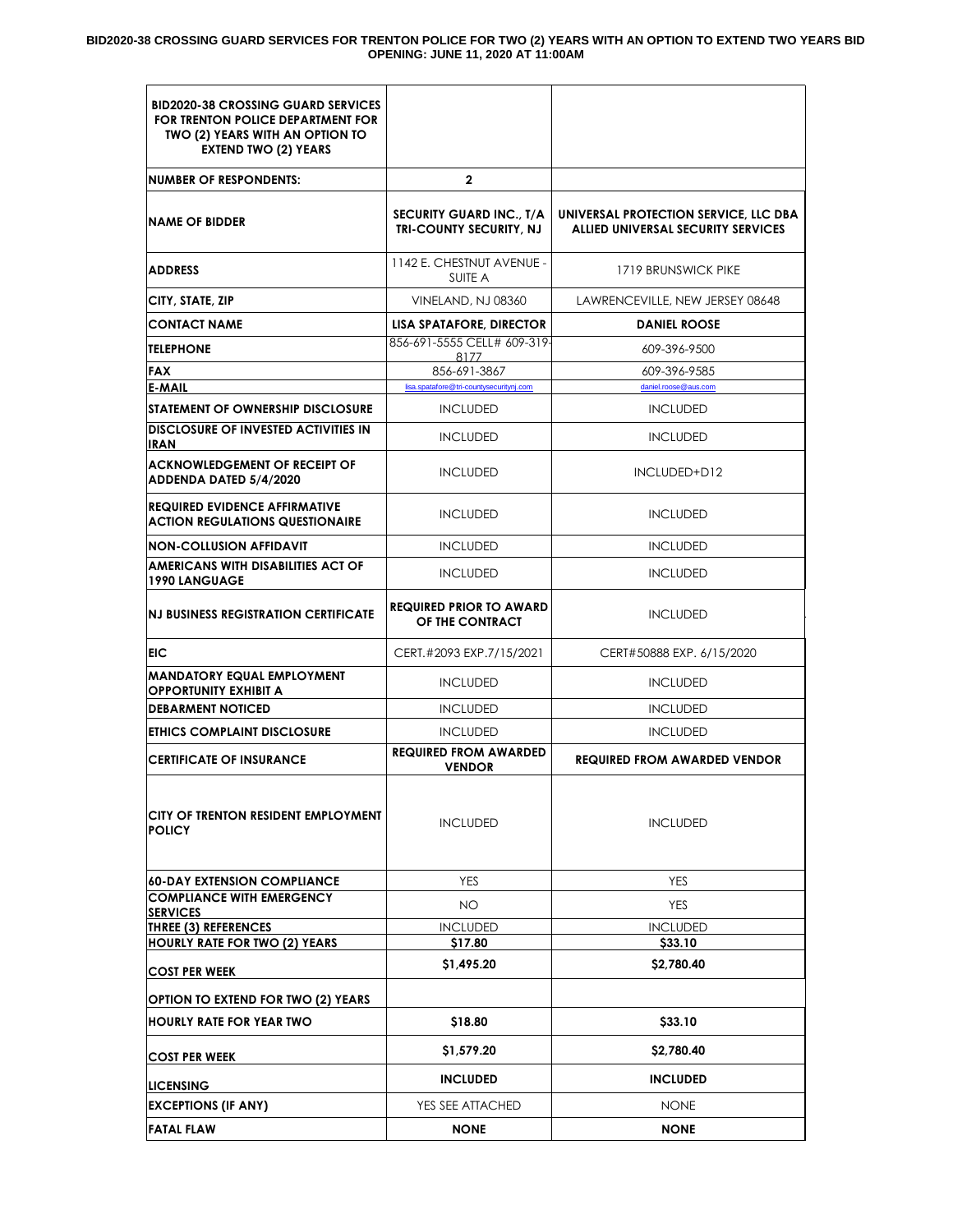### **PROPOSAL FORM**

# WE THE UNDERSIGNED PROPOSE TO FURNISH AND DELIVER THE ABOVE CROSSING **GUARD SERVICES FOR A PERIOD OF TWO (2) YEARS WITH AN OPTION TO EXTEND** TWO (2) YEARS PURSUANT TO THE BID SPECIFICATIONS AND MADE PART HEREOF:

## **PRICE FOR TWO (2) YEARS**

**COSTPERHOUR: \$17.80** 

**COST PER WEEK: \$1,495.20** 

# **OPTION TO EXTEND TWO (2) YEARS**

 $\textbf{COST PER HOUR: } \frac{1}{9}$  18.80

**COST PER WEEK: \$1,579.20** 

| <b>COMPANY NAME:</b>         | Security Guard Inc. t/a, Tri-County Security, NJ                 |  |  |  |  |  |
|------------------------------|------------------------------------------------------------------|--|--|--|--|--|
| <b>COMPANY ADDRESS:</b>      | 1142 E. Chestnut Ave., Suite A                                   |  |  |  |  |  |
| CITY, STATE, ZIP:            | Vineland, NJ 08360                                               |  |  |  |  |  |
| <b>CONTACT:</b>              | Lisa Spatafore, Director                                         |  |  |  |  |  |
| <b>TELEPHONE:</b>            | 856-691-5555<br>X:1003                                           |  |  |  |  |  |
| <b>CELL#:</b>                | 609-319-8177                                                     |  |  |  |  |  |
| <b>FAX:</b>                  | 856-691-3867                                                     |  |  |  |  |  |
|                              | Security Guard Inc. t/a, Tri-County Security, NJ<br>May 28, 2020 |  |  |  |  |  |
| <b>COMPANY NAME</b>          | <b>DATE</b>                                                      |  |  |  |  |  |
| Lisa Spatafore, Director     |                                                                  |  |  |  |  |  |
| <b>CONTACT</b>               | <b>SIGNATURE</b>                                                 |  |  |  |  |  |
| 856-691-5555 ext 1003        | 1142 E. Chestnut Ave.,                                           |  |  |  |  |  |
|                              | Suite A                                                          |  |  |  |  |  |
| <b>TELEPHONE</b><br>Vineland | <b>ADDRESS</b><br>NJ                                             |  |  |  |  |  |
| <b>CITY</b>                  | 08360<br><b>STATE</b>                                            |  |  |  |  |  |
|                              | <b>ZIP</b>                                                       |  |  |  |  |  |